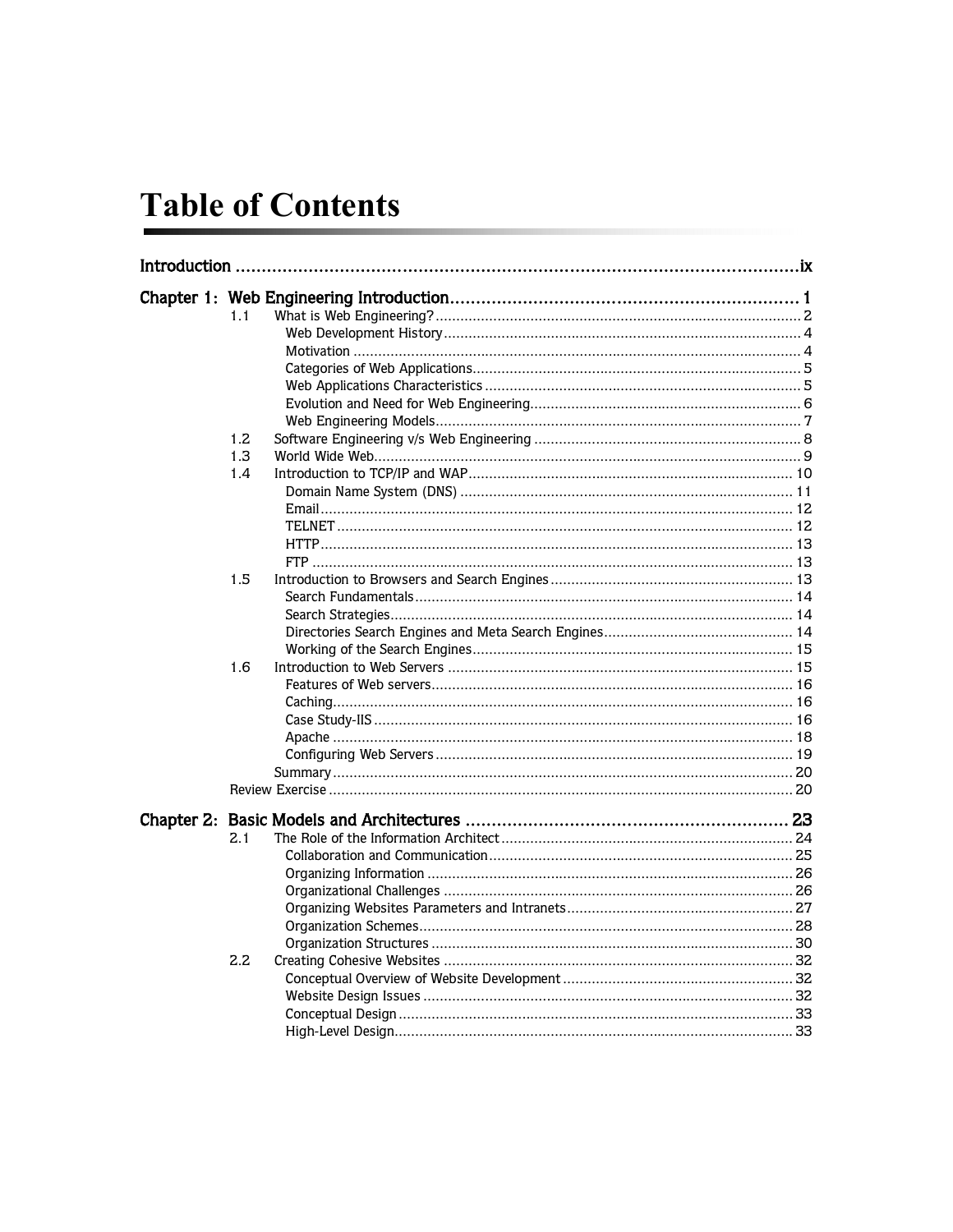## iv ▶ Table of Contents

| 2.3  |                 |  |
|------|-----------------|--|
|      |                 |  |
|      |                 |  |
|      |                 |  |
|      |                 |  |
|      |                 |  |
| 2.4  |                 |  |
|      |                 |  |
|      |                 |  |
|      |                 |  |
|      |                 |  |
|      |                 |  |
|      |                 |  |
|      |                 |  |
| 3.1  |                 |  |
| 3.2  |                 |  |
| 3.3  |                 |  |
|      |                 |  |
|      |                 |  |
| 3.4  |                 |  |
| 3.5  |                 |  |
| 3.6  |                 |  |
|      |                 |  |
|      |                 |  |
|      |                 |  |
|      |                 |  |
|      |                 |  |
| 3.7  |                 |  |
|      |                 |  |
|      | 60<br>Paragraph |  |
|      |                 |  |
|      |                 |  |
|      |                 |  |
| 3.8  |                 |  |
|      |                 |  |
|      |                 |  |
| 3.9  |                 |  |
|      |                 |  |
| 3.10 |                 |  |
|      |                 |  |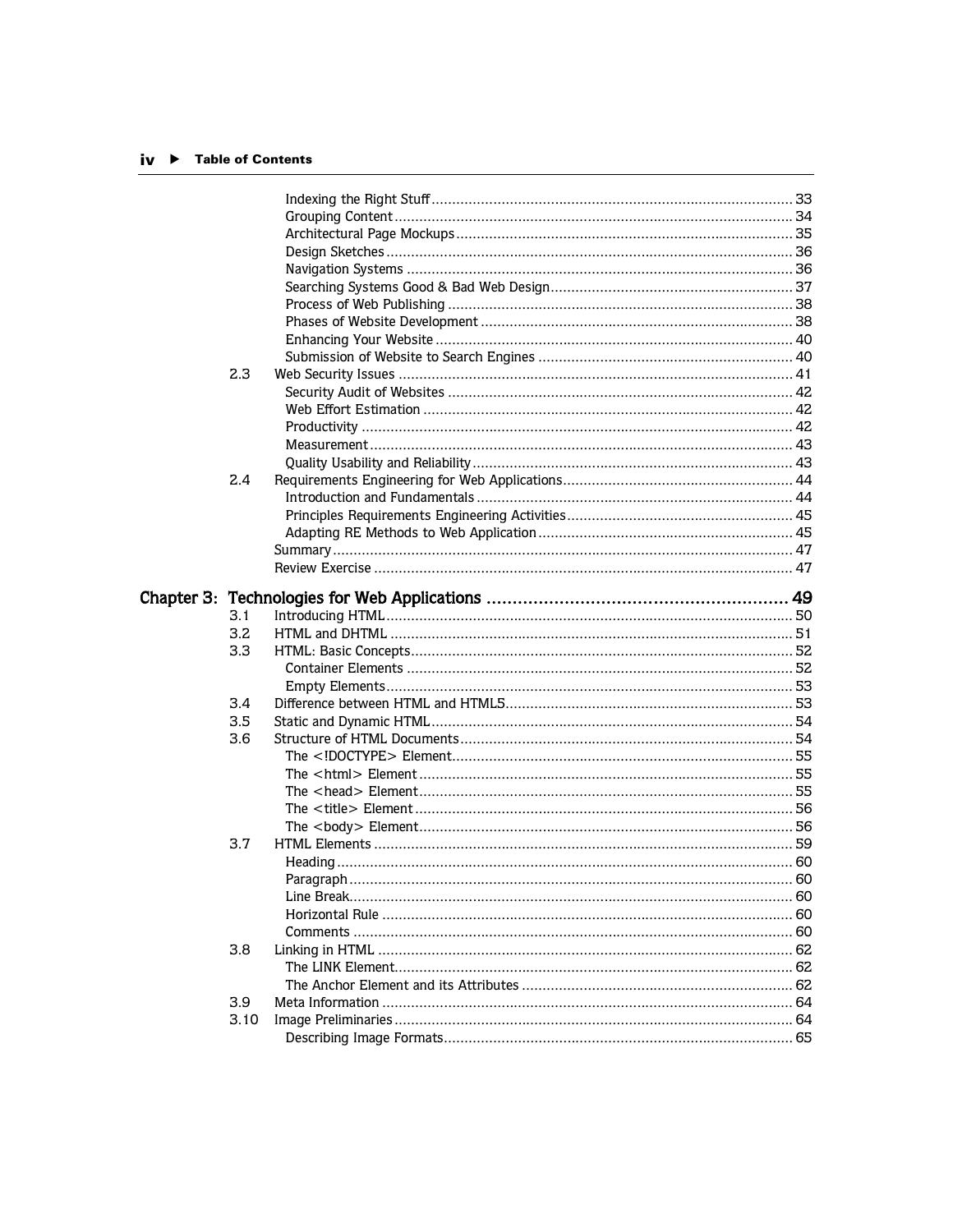| 3.11<br>3.12<br>3.13<br>3.14<br>3.15<br>3.16<br>3.17<br>3.18<br>3.19<br>3.20<br>3.21<br>3.22<br>4.1 |  |  |
|-----------------------------------------------------------------------------------------------------|--|--|
|                                                                                                     |  |  |
|                                                                                                     |  |  |
|                                                                                                     |  |  |
|                                                                                                     |  |  |
|                                                                                                     |  |  |
|                                                                                                     |  |  |
|                                                                                                     |  |  |
|                                                                                                     |  |  |
|                                                                                                     |  |  |
|                                                                                                     |  |  |
|                                                                                                     |  |  |
|                                                                                                     |  |  |
|                                                                                                     |  |  |
|                                                                                                     |  |  |
|                                                                                                     |  |  |
|                                                                                                     |  |  |
|                                                                                                     |  |  |
|                                                                                                     |  |  |
|                                                                                                     |  |  |
|                                                                                                     |  |  |
|                                                                                                     |  |  |
|                                                                                                     |  |  |
|                                                                                                     |  |  |
|                                                                                                     |  |  |
|                                                                                                     |  |  |
|                                                                                                     |  |  |
|                                                                                                     |  |  |
|                                                                                                     |  |  |
|                                                                                                     |  |  |
|                                                                                                     |  |  |
|                                                                                                     |  |  |
|                                                                                                     |  |  |
|                                                                                                     |  |  |
|                                                                                                     |  |  |
|                                                                                                     |  |  |
|                                                                                                     |  |  |
|                                                                                                     |  |  |
|                                                                                                     |  |  |
|                                                                                                     |  |  |
|                                                                                                     |  |  |
|                                                                                                     |  |  |
|                                                                                                     |  |  |
|                                                                                                     |  |  |
|                                                                                                     |  |  |
|                                                                                                     |  |  |
|                                                                                                     |  |  |
|                                                                                                     |  |  |
|                                                                                                     |  |  |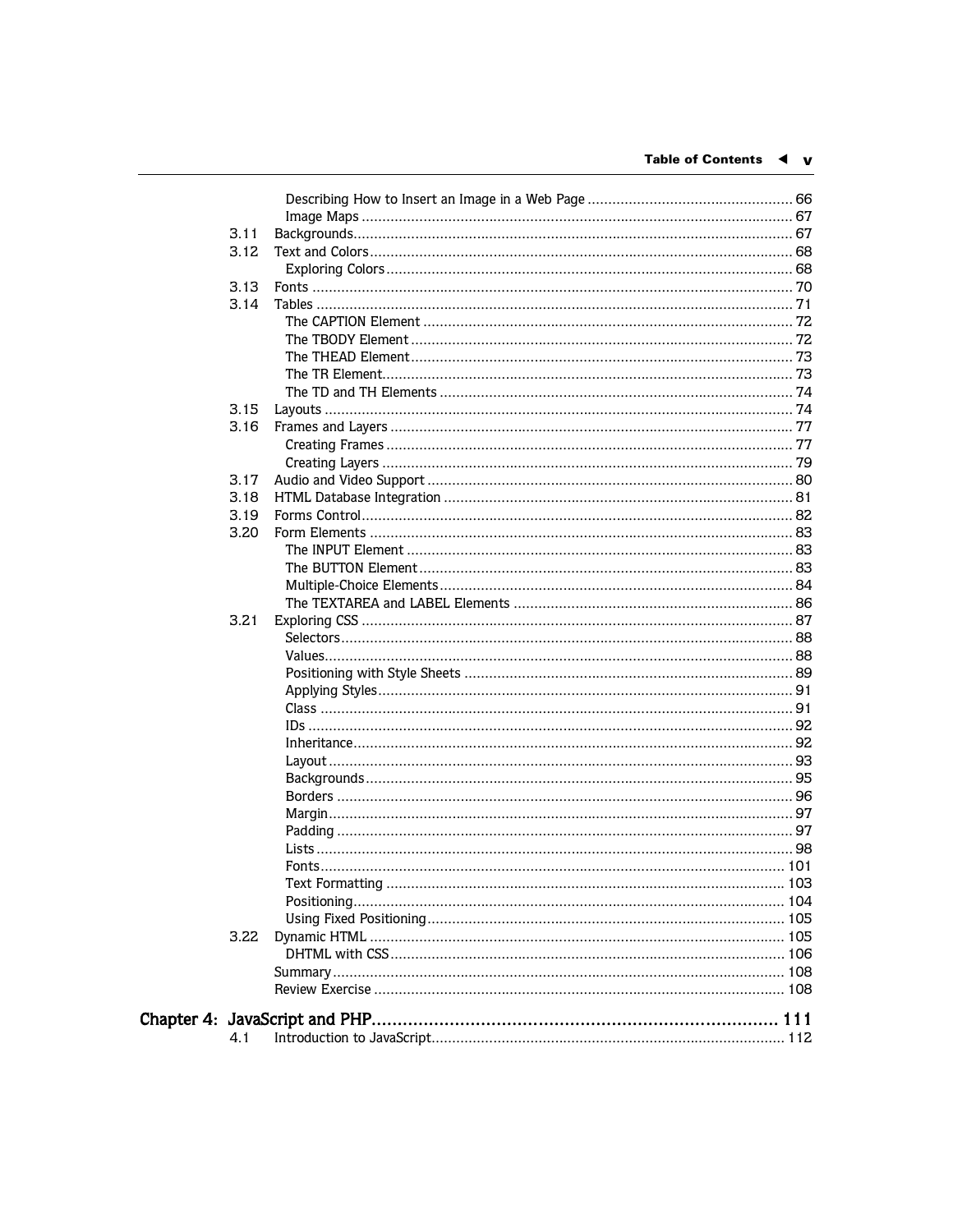## $vi$   $\rightarrow$  Table of Contents

| 4.2  |  |
|------|--|
| 4.3  |  |
| 4.4  |  |
| 4.5  |  |
|      |  |
|      |  |
|      |  |
|      |  |
|      |  |
|      |  |
|      |  |
|      |  |
|      |  |
| 4.6  |  |
| 4.7  |  |
| 4.8  |  |
| 4.9  |  |
| 4.10 |  |
|      |  |
|      |  |
|      |  |
|      |  |
|      |  |
|      |  |
|      |  |
|      |  |
|      |  |
|      |  |
|      |  |
|      |  |
| 4.11 |  |
|      |  |
|      |  |
| 4.12 |  |
|      |  |
|      |  |
|      |  |
|      |  |
|      |  |
|      |  |
|      |  |
|      |  |
|      |  |
|      |  |
|      |  |
|      |  |
|      |  |
|      |  |
| 5.1  |  |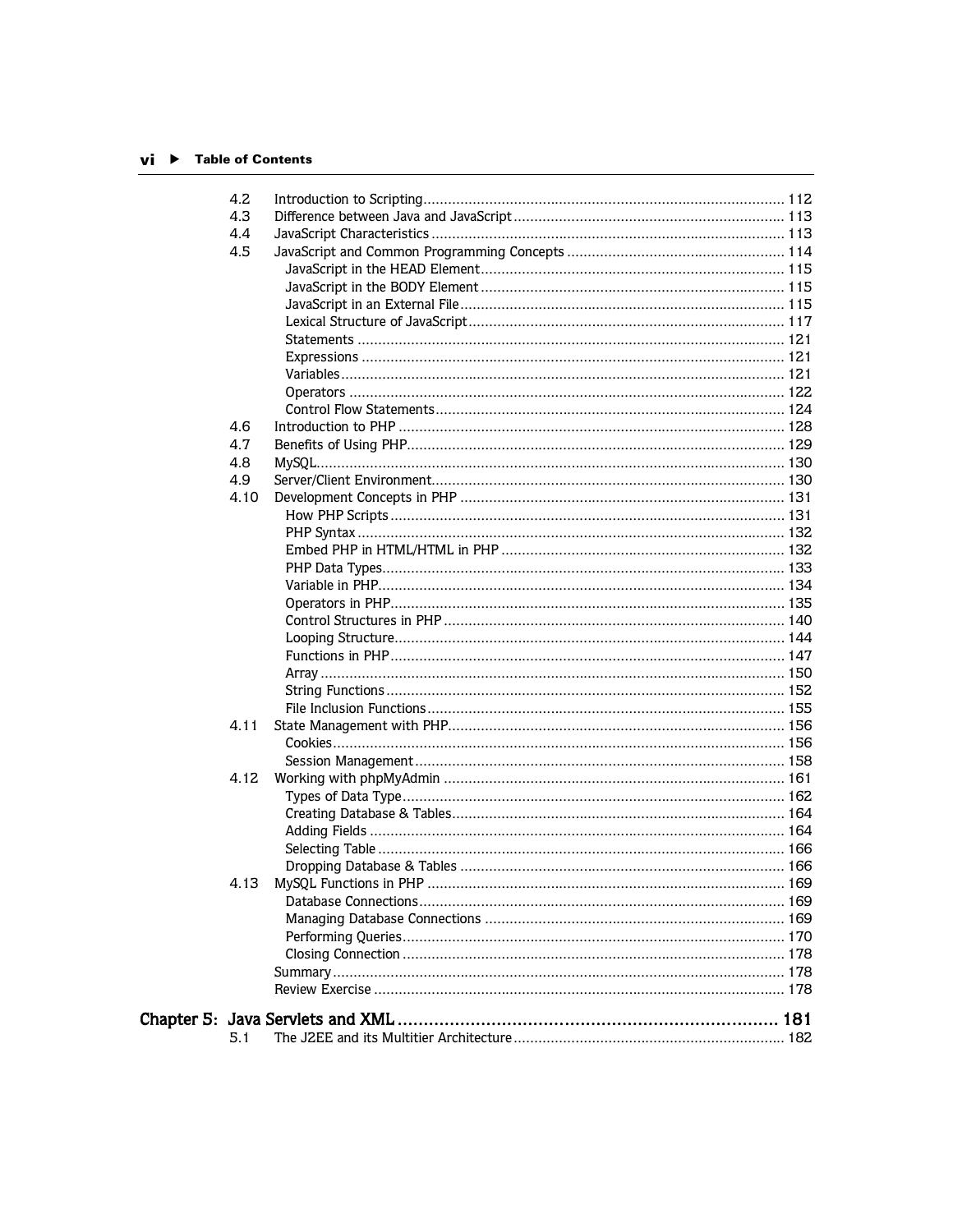| 5.2        |  |
|------------|--|
| 5.3<br>5.4 |  |
|            |  |
|            |  |
| 5.5        |  |
|            |  |
|            |  |
|            |  |
|            |  |
| 5.6        |  |
| 5.7        |  |
| 5.8        |  |
| 5.9        |  |
| 5.10       |  |
| 5.11       |  |
| 5.12       |  |
| 5.13       |  |
| 5.14       |  |
| 5.15       |  |
|            |  |
|            |  |
|            |  |
| 5.16       |  |
|            |  |
|            |  |
|            |  |
| 5.17       |  |
| 5.18       |  |
|            |  |
|            |  |
|            |  |
|            |  |
|            |  |
| 5.19       |  |
|            |  |
|            |  |
| 5.20       |  |
| 5.21       |  |
| 5.22       |  |
| 5.23       |  |
| 5.24       |  |
|            |  |
|            |  |
| 5.25       |  |
| 5.26       |  |
| 5.27       |  |
| 5.28       |  |